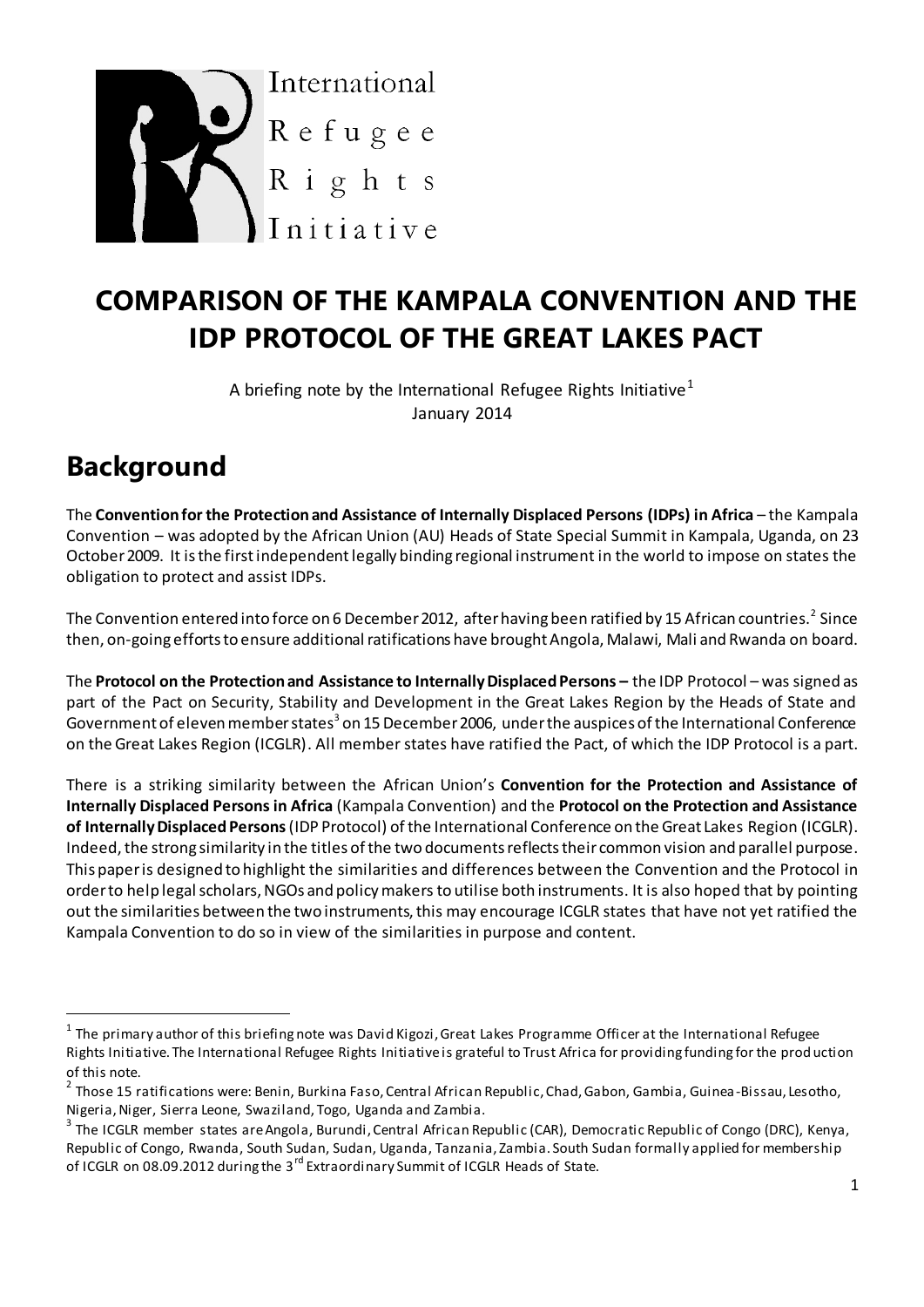# **The Content of the Two Legal Instruments**

#### **Responsibility for Providing Protection to Internally Displaced Persons**

Both documents are in agreement as to the primary duty and responsibility of the State for providing protection and humanitarian assistance to internally displaced persons within their territory or jurisdiction without discrimination of any kind. (IDP Protocol, Article 3 (3) and 4, and Kampala Convention Article 5(1)).

#### **Definition of Internally Displaced Persons**

Both documents have a similar definition of internally displaced persons as "persons or groups of persons who have been forced or obliged to flee or to leave their homes or places of habitual residence, in particular as a result of or in order to avoid the effects of armed conflict, situations of generalized violence, violations of human rights or natural or human-made disasters, and who have not crossed an internationally recognized State border." (See the Kampala Convention Article 1k and the IDP Protocol, Article 1(4). This definition is taken directly from the *UN Guiding Principles on Internal Displacement.*) However, the IDP Protocol is distinct in that, in a separate but adjacent definitional clause, it includes those who have been displaced by large scale development – "Internally Displaced Persons also means persons or groups of persons who have been forced or obliged to flee or to leave their homes or places of habitual residence, in particular as a result of or in order to avoid the eff ects of large scale development projects..." (Article 1(5)). The AU Convention does not include those displaced by large scale development projects in the definition but has a specific section, Article 10, on "Displacement Induced by Projects." This section, however, focuses on the prevention of displacement, the exploration of feasible alternatives and the carrying out of a prior socio-economic and environmental impact assessment of proposed development projects. This is discussed further below.

### **The UN Guiding Principles on Internal Displacement**

 $\overline{a}$ 

In its Preamble, the Kampala Convention recognises the *UN Guiding Principles on Internal Displacement*, mentioning "the inherent rights of internally displaced persons as provided for and protected in international human rights and humanitarian law and as set out in the 1998 United Nations Guiding Principles on Internal Displacement, which are recognized as an important international framework for the protection of internally displaced persons." The Protocol gives the Guiding Principles more prominence with a key objective being the establishment of a Great Lakes legal framework for ensuring the adoption and implementation of the *UN Guiding Principles on Internal Displacement* by Member States*,* Article 2(1). In fact, one of the objectives of the Protocol is to provide a legal basis for the domestication of the Guiding Principles into national legislation by member states-Article 2(3) and Article 6.

Member states of the ICGLR also commit to using the *"Annotations of the Guiding Principles on Internal Displacement"* as an authoritative source for interpreting the application of the same – Article 6(2). The IDP Protocol is the first binding multilateral instrument in the world dedicated to the implementation of the internationally recognised Guiding Principles on Internal Displacement. "The Guiding Principles reflect and are consistent with international human rights law and international humanitarian law and to a large extent thus codify and make explicit guarantees protecting internally displaced persons that are inherent in these bodies of law."<sup>4</sup> The centrality of the Guiding Principles to the IDP Protocol is reflected in the fact that they are annexed to the Protocol which draws much on them in terms of substance.

In the Kampala Convention, the Guiding Principles are explicitly referred to only once, in the Preamble, while in the IDP Protocol, they are mentioned about twenty times. However, just like the IDP Protocol, the Kampala

<sup>&</sup>lt;sup>4</sup> Walter Kalin, "Preface to the Second Edition of the Annotations to the UN Guiding Principles on Internal Displacement," Brookings Institution, 2008.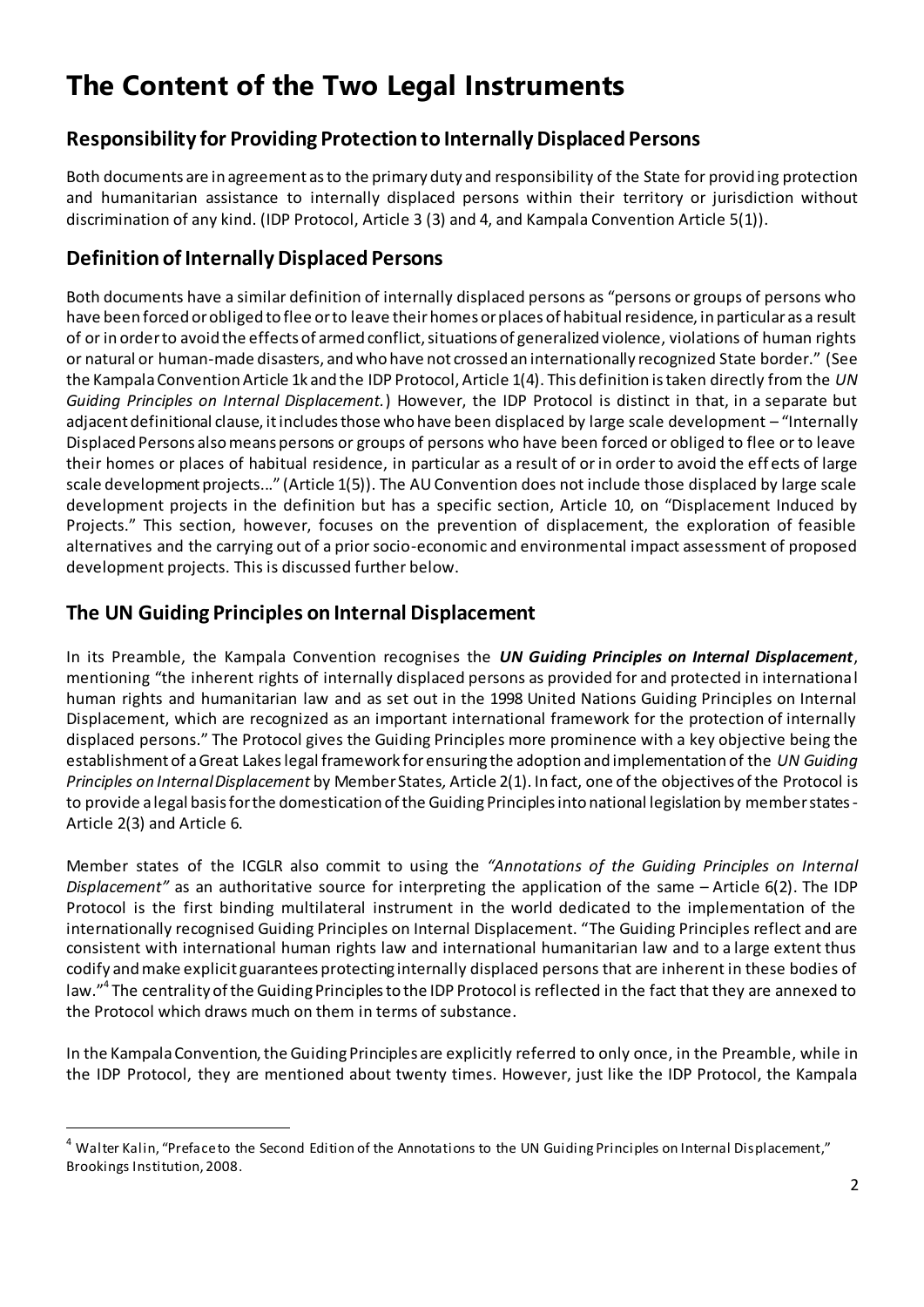Convention builds on international humanitarian law and international human rights law, as well as the UN Guiding Principles on Internal Displacement.

## **Obligations and Responsibilities for Protection**

The Convention is arranged mainly in terms of obligations relating to states parties, international and humanitarian organisations and the African Union, while categorically stating in the Preamble that states parties have the **"**primary responsibility and commitment to respect, protect and fulfil the rights to which internally displaced persons are entitled, without discrimination of any kind."

On the other hand, the Protocol focuses almost exclusively on member states as far as responsibility to protect is concerned, particularly in Article 3, "Responsibility to Protect Internally Displaced Persons" and in Article 4, "Scope of Protection" as well as in Articles 5 and 6. It is clear that the Protocol underlines the protection function of member states, who bear the primary responsibility for internally displaced persons. The Guiding Principles also recognise the primary responsibility of states, or "national authorities", for the protection and humanitarian assistance of internally displaced persons – Principle 3. In Article 4, the Protocol commits member states to protect internally displaced persons in general and as reflected in the Guiding Principles in particular. It evokes respect and compliance to Security Council Resolution 1296 applicable to the protection of the civilian population during armed conflict as well as Security Council Resolution 1325 applicable to the protection of women and their role during armed conflict, including their participation in decision-making and administration of programmes.

#### **Humanitarian Access and Assistance**

Although the primary responsibility for the protection and assistance of IDPs lies with the state, both documents hold governments responsible for allowing humanitarian access and assistance where necessary. The IDP Protocol says that "Member States shall facilitate rapid and unimpeded humanitarian access and assistance to internally displaced persons" (Article 3(6)). Similarly, the Kampala Convention commits states parties to "ensure assistance to internally displaced persons by meeting their basic needs as well as allowing and facilitating rapid and unimpeded access by humanitarian organizations and personnel" (Article 3 (j)). These guarantees are strong in the Guiding Principles, which also have a whole section, Section IV - Principles Relating to Humanitarian Assistance – dedicated to these issues. The particularly relevant provisions of the Guiding Principles state the following:

- Principle 3(1) "National authorities have the primary duty and responsibility to provide protection and humanitarian assistance to internally displaced persons within their jurisdiction."
- Principle 24(1) "All humanitarian assistance shall be carried out in accordance with the principles of humanity and impartiality and without discrimination."
- Principle 26 "Persons engaged in humanitarian assistance, their transport and supplies shall be respected and protected. They shall not be the object of attack or other acts of violence. "

Importantly, according to the Protocol, where Governments of Member States "lack the capacity to protect and assist internally displaced persons, such Governments shall accept and respect the obligation of the organs of the international community to provide protection and assistance to internally displaced persons." (Article 3(10)). It is significant in this respect that the IDP protocol would seem to go further than the Guiding Principles, which refer only to the right of the international community to offer assistance, by placing a positive responsibility on states where they "lack the capacity to protect and assist" (Article 3(10)).

The Kampala Convention goes further in terms of guarantees in the area of humanitarian assistance. Unlike the Protocol, it refers to the Sphere Standards<sup>5</sup> for monitoring and evaluating the effectiveness and impact of

 $\overline{a}$ 

<sup>&</sup>lt;sup>5</sup> Humanitarian Charter and Minimum Standards in Disaster Response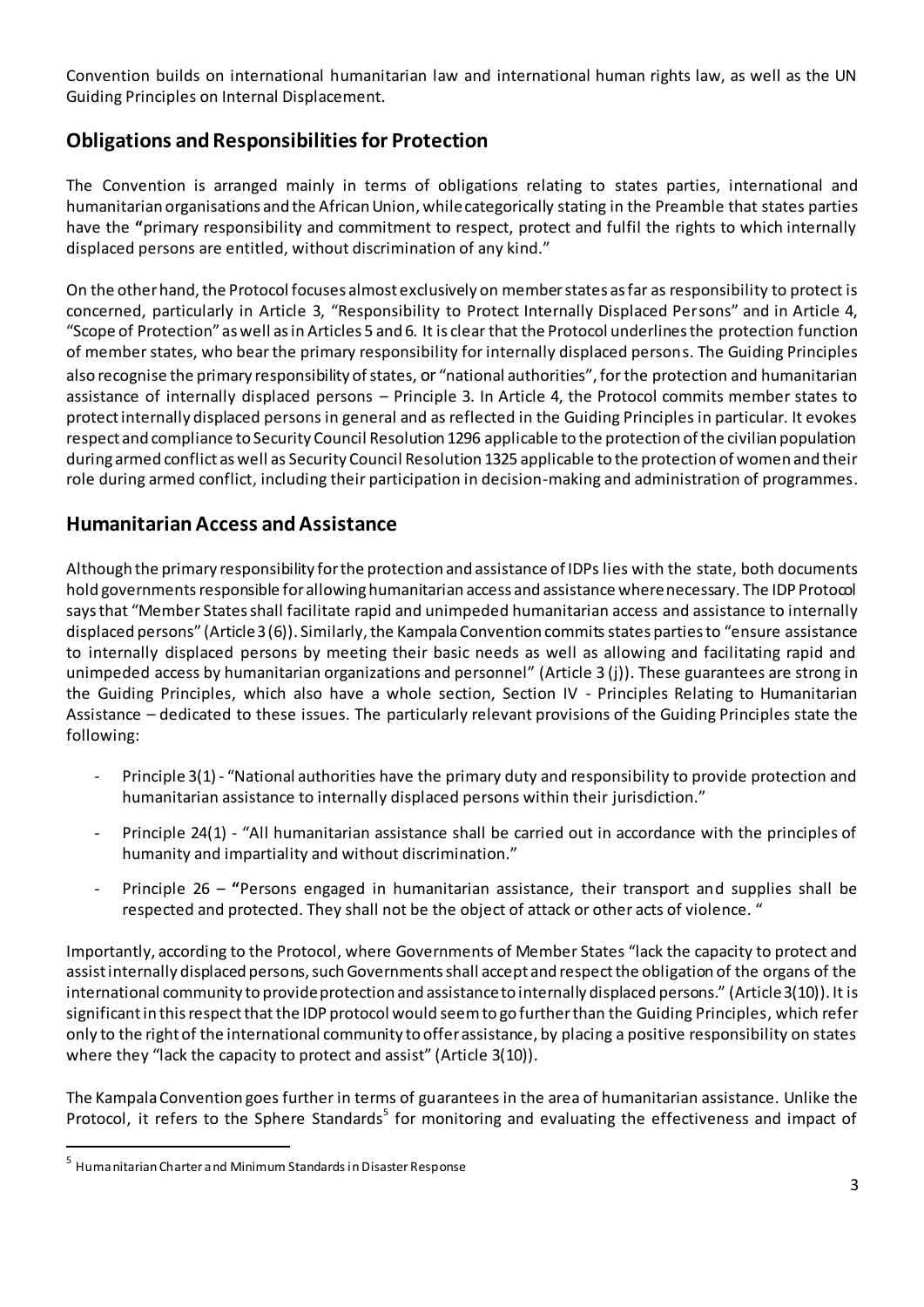humanitarian assistance (Article 9(2)(m)). According to the Kampala Convention, states parties shall assess or facilitate the assessment of the needs and vulnerabilities of internally displaced persons and of host communities (Article 5(5)) in cooperation with international organisations or agencies; the states parties shall cooperate with each other upon the request of the concerned state party or the Conference of States Parties in protecting and assisting internally displaced persons; they shall respect the mandates of Article 2(2); and states parties shall respect the mandates of the African Union and the United Nations, as well as the roles of international humanitarian organisations in providing protection and assistance to internally displaced persons, in accordance with international law (Article 3(3)). In case of inadequate resources to respond to a particulardisaster, states are to cooperate in seeking the assistance of international organisations and humanitarian agencies, civil society organisations and other relevant actors. Such organisations may offer their services to all those in need (Article 5(6)). States parties shall:

- take necessary steps to effectively organise, relief action that is humanitarian, and impartial in character, and to guarantee security. States parties shall allow rapid and unimpeded passage of all relief consignments, equipment and personnel to internally displaced persons
- enable and facilitate the role of local and international organizations and humanitarian agencies, civil society organisations and other relevant actors, to provide protection and assistance to internally displaced persons.
- have the right to prescribe the technical arrangements under which such passage is permitted (Article 5(7));
- uphold and ensure respect for the humanitarian principles of humanity, neutrality, impartiality and independence of humanitarian actors (Article 5(8)); and
- put in place measures for monitoring and evaluating the effectiveness and impact of the humanitarian assistance delivered to internally displaced persons in accordance with relevant practice, including the Sphere Standards (Article 9(2)(m)).

#### **Communities with Special Attachment to Land**

The Kampala Convention is similar to the IDP Protocol in seeking to protect "communities with special attachment to, and dependency on, land due to their particular culture and protection against displacement, except in compelling and overriding public interests." (Article 4.5). The IDP Protocol equally provides special protection for displaced populations, communities, pastoralists and other groups, with a special dependence on and attachment to their lands, consistently with the provisions of the International Covenant on Civil and Political Rights 1966, the African Charter on Human and Peoples' Rights 1981 and the UN Guiding Principles. (Article 4(1)(c)).

#### **Genocide, War Crimes and Crimes against Humanity**

According to the Convention, acts of arbitrary displacement that amount to genocide, war crimes or crimes against humanity are punishable by law. The Protocol does not explicitly menti on genocide, crimes against humanity and war crimes, but these are strongly implicit in the Protocol since it builds on, and annexes, the Guiding Principles which criminalise them in Principle 1. The Principles go further than the Kampala Convention in providing for protection of internally displaced persons in particular against genocide, murder, "summary and arbitrary executions, enforced disappearances, including abduction or unacknowledged detention, threatening or resulting in death." (Principle 10).

#### **Protection of IDPs and Addressing Root Causes**

In its Preamble, the Convention reaffirms the commitment of the member states of the African Union to the shared common vision of providing durable solutions to situations of internally displaced persons by establishing an appropriate legal framework for their protection and assistance. In the same section, the Convention also expresses determination to "to adopt measures aimed at preventing and putting an end to the phenomenon of internal displacement by eradicating the root causes, especially persistent and recurrent conflicts, as well as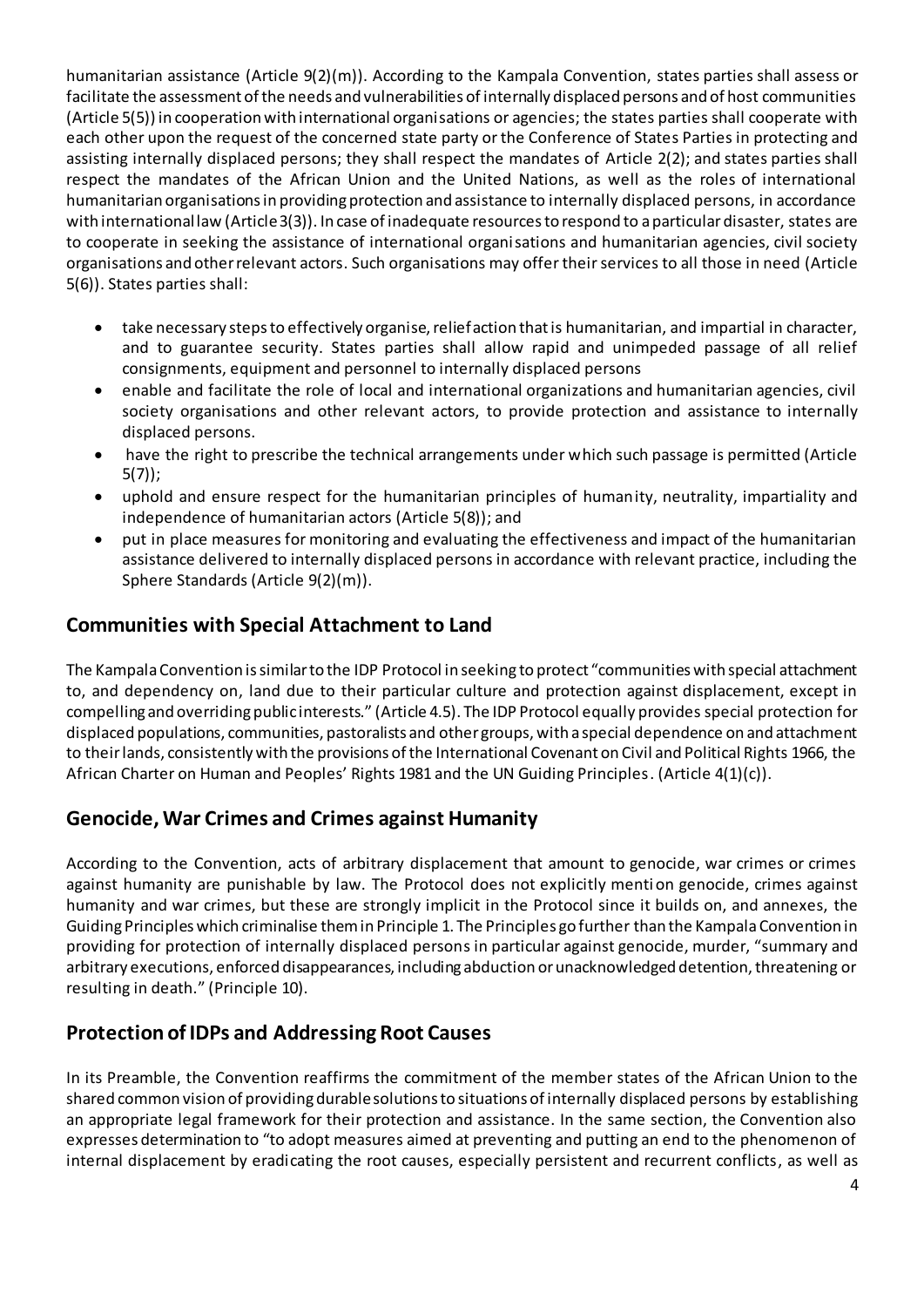addressing displacement caused by natural disasters.." It expresses determination to ensure that internally displaced persons are provided with an appropriate legal framework to ensure their adequate protection and assistance as well as with durable solutions.

Similarly, in its Preamble, the IDP Protocol expresses deep concern about the continuing magnitude of the phenomenon of internal displacement and recognises the necessity "to eliminate the root causes". In Article 2 (4), Member States are committed "to prevent and eliminate root causes of displacement" while Article 3 (1) "undertake[s] to prevent arbitrary displacement and to eliminate the causes." In Article 2(2), the Protocol aims to ensure legal protection by member states of the physical safety and material needs of internally displaced persons in accordance with the Guiding Principles in Article 2(2).

The Convention talks about putting an end to the phenomenon of internal displacement by "eradicating the root causes", especially persistent and recurrent conflicts (Preamble) while the IDP Protocol commits member states to "prevent and eliminate the root causes" of displacement (Article 2 (4)).

#### **Prohibition and Prevention of Arbitrary Displacement**

Some of the provisions on prohibition and prevention of arbitrary displacement are directly related to those on displacement induced by projects.

The Kampala Convention contains the right to protection from arbitrary displacement. In Article 3(a), states parties commit "to refrain from, prohibit and prevent arbitrary displacement of populations", while the IDP Protocol commits Member States in Article 3(1) "to prevent arbitrary displacement and to eliminate the root causes of displacement." Article 5(2) commits member states "to avoid arbitrary displacement" and to "take all measures necessary to minimize displacement and to mitigate the adverse effects of development induced displacement." The relevant provisions of the IDP Protocol are reinforced by the attached UN Guiding Principles which go further than the Kampala Convention in the definition of specific prohibitions. Principle 5 of the UN Guiding Principles states that "all authorities and international actors shall respect and ensure respect for their obligations under international law, including human rights and humanitarian law, in all circumstances, so as to prevent and avoid conditions that might lead to displacement of persons."

The whole of Principle 6 of the Guiding Principles is dedicated to protection against, and prohibition of, arbitrary displacement. Article 4(4)(a) of the Kampala Convention extends the scope of prohibition to "practices aimed at/ or resulting in altering the ethnic, religious or racial composition of the affected population" and qualified situations of armed conflict, large scale development projects and disasters. Article 4(4) (a) to (h) actually defines a broad scope of categories of displacement that the Convention covers.

In Section 3(4) and 3(5) of the non-binding Model Legislation attached to the IDP Protocol, arbitrary displacement is prohibited and those implementing large scale development projects are made responsible for covering the costs of relocation and compensation.

#### **Displacement Induced by Projects**

In its section on "Displacement Induced by Projects" (Article 10), the Convention commits states parties to "as much as possible … prevent displacement caused by projects carried out by public or private actors. " (Article 10(1)) Additionally, feasible alternatives should be explored with full information and consultation of potential evictees, having done a prior "socio-economic and environmental impact assessment"of the project. Article 12 of the Convention is entitled "Compensation" and is related to Article 10 in that it commits states parties to establish "just and fair legal frameworks" to manage issues of property, compensation and other forms of reparations for internally displaced persons, for "damage incurred as a result of displacement", even in cases of natural disasters. Although this section is brief and seemingly not as comprehensive as the parallel one in the IDP Protocol, it is important in terms of highlighting underlying legal guarantees, "in accordance with international standards."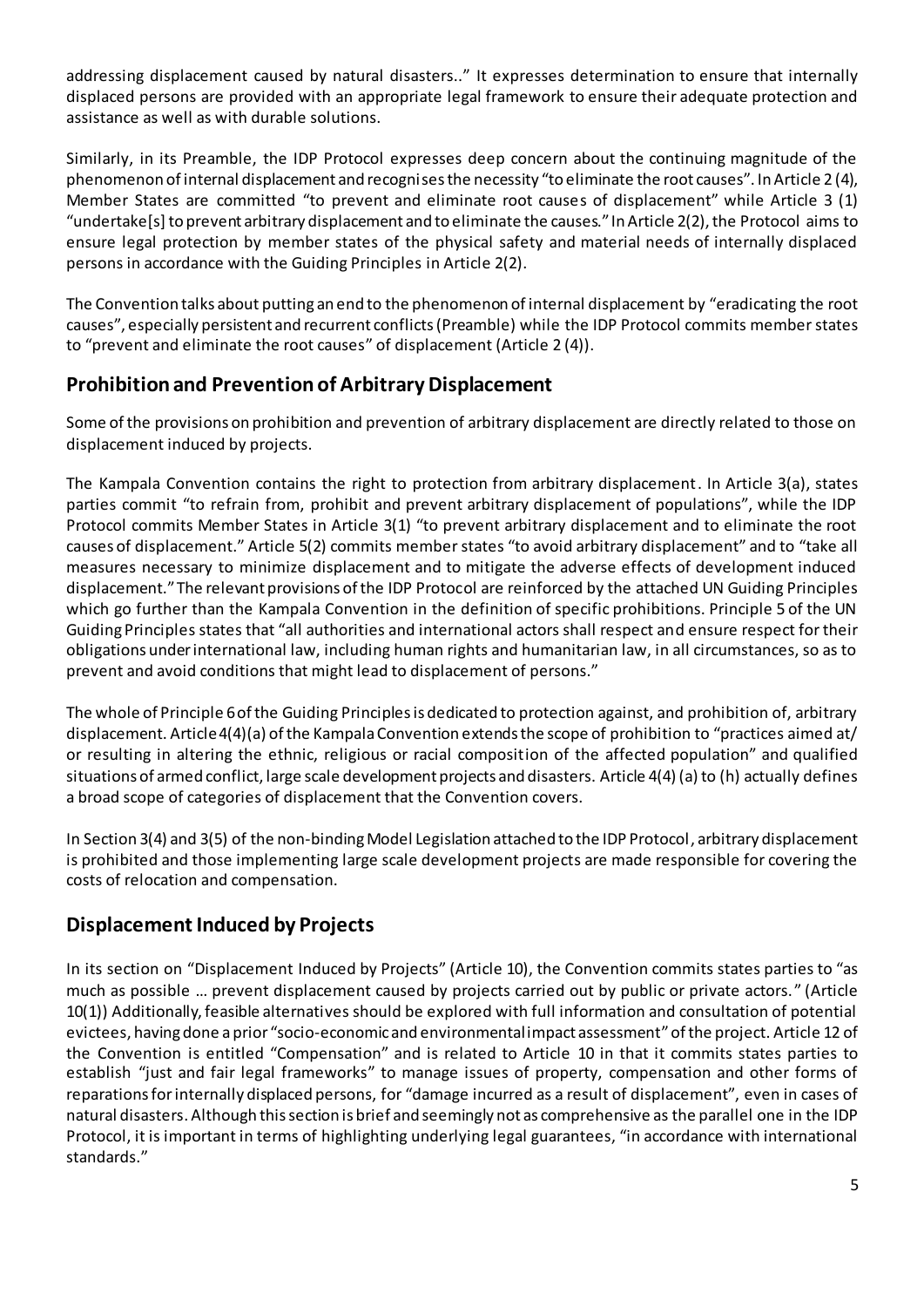In the "Development-Induced Displacement" sub-section of the IDP Protocol, provisions are more extensive and tighter than in the Kampala Convention. The IDP Protocol goes further to require that such development induced displacement shall be justified by "compelling and overriding public interest and development." Member States are required to provide full information on the reasons and procedures concerning the displaceme nt, compensation and relocation where applicable. It also provides for a gendered approach to participation in the planning and management of relocation, return, re-integration and resettlement of internally displaced persons. The IDP Protocol also commits member states to return and reintegrate, or resettle the displaced persons and populations as outlined in Section V of the Guiding Principles. A strong clause in the IDP Protocol commits member states to "obtain, as far as possible, the free and informed consent of those to be displaced prior to undertaking displacement", going further than the Guiding Principles which inspired it where the consent must simply be "sought" – Principle 7(3)(c). Although the AU Protocol also requires full information and consultation it does not include the specific language on consent.

## **Responsibilities of Non-State Actors(including Armed Groups)**

A major part of the Convention is the provision for the respective "obligations, responsibilities and roles of **armed groups**, **non-state actors** and other relevant actors, including civil society organizations, with respect to the prevention of internal displacement and protection of, and assistance to, internally displaced persons" (Article  $2(e)$ ).

Non-state actors, including multinational companies and private military or security companies, shall be called to account concerning acts of arbitrary displacement or complicity in such acts. Furthermore, states parties are to ensure the accountability of non-state actors involved in the exploration and exploitation of economic and natural resources leading to displacement. (Articles 3(h) and (i)).

The IDP Protocol does not refer to **armed groups** except in relation to separation from the civilian population and other issues. In Article 3, the IDP Protocol states that Member States shall "safeguard and maintain the civilian and humanitarian character of the protection and location of internally displaced persons in accordance with international guidelines on the separation of **armed elements**." Linked to this, Principle 13(2) of the Guiding Principles states that internally displaced persons shall be protected against discriminatory practices of **recruitment into any armed forces or groups** as a result of their displacement. In particular, any cruel, inhumane or degrading practices that compel compliance or punish non-compliance with recruitment are prohibited in all circumstances.

## **Individual Criminal Responsibility for Acts of Arbitrary Displacement**

Both instruments are in agreement on individual criminal responsibility for acts of arbitrary displacement although the IDP Protocol does not mention this directly. Article 3(g) of the Kampala Convention says that states parties undertake to "ensure individual responsibility for acts of arbitrary displacement, in accordance with applicable domestic and international criminal law." The UN Guiding Principles, which are annexed to the IDP Protocol, in Principle 1(2), refers to "individual criminal responsibility under international law, in particular relating to genocide, crimes against humanity and war crimes."

# **Conclusion**

As noted throughout the paper, the ICGLR Protocol on IDPs and the Kampala Convention, as one might anticipate, are strikingly similar. States in the region that have already committed themselves to the IGCLR protocol should further show their commitment to IDPs by ratifying the Kampala Convention. The ICGLR currently consists of twelve states and only five of these have ratified the Convention. If all of the remaining ICGLR member states immediately ratified the Kampala Convention, there would be seven new ratifications. These states could further